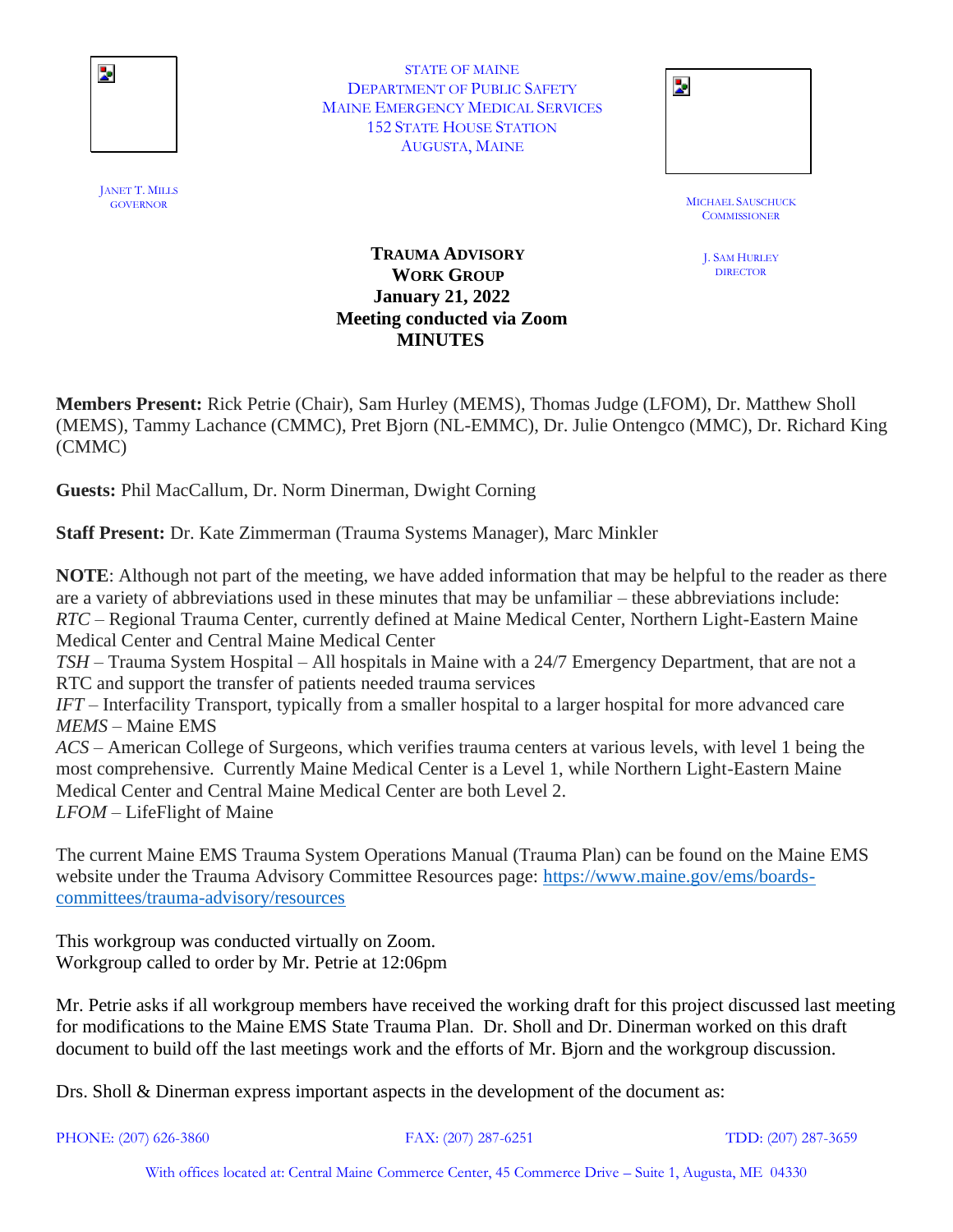- Not all users of the document may not know all the verbiage and details of the levels of trauma care that TAC members are used to, and to make a user-friendly document with guidance and the difference resources of levels of trauma centers was key.
- Minimize secondary transfers as trauma destinations are considered.
	- o Goal should be to an ACS Level I or II trauma center.
	- o There may be circumstances for transfer to an ACS Level III, but that it is a thoughtful process with consideration of avoiding subsequent secondary transfers.
- Use of the Rural Trauma Team Development Course decision tree is highly recommended.

Discussion on the document included:

- Mr. Bjorn states that perhaps neurosurgery being listed may be too restrictive, as this could be applicable to the loss of any service that results in de-verification by ACS.
- Mr. Bjorn also expresses concern about distances and times in the hemodynamically unstable patients transfer if this bypasses a Level III hospital. Dr. King concurs and expresses that sometimes secondary transfers will be necessary to ensure stabilization in those patients via general surgical services at a Level III that is closer in distance/time.
- Mr. Bjorn expresses that bypassing general surgery to get to neurosurgical services may result in increased mortality.
- Ms. LaChance states it would be helpful to have three categories in the plan the existing ACS Level I and II, non-ACS verified hospitals (Trauma system hospitals), and then add an ACS Level III category. There is potential harm is a patient bypasses a hospital with surgical capability and is closer than a Level I or II hospital.
- Dr. Ontengco is concerned about comparing Level I or II to Level III as there is a big difference.
- Dr. Sholl re-emphasizes importance of undifferentiated patients should move to a regional trauma center. It has been the standard in Maine, and we need to continue to aim for that. There is a contingency in this document that if the transferring physician believes that time is of essence and neurosurgical is not a concern to move the patient to a Level III facility. We need to ensure the patient receive the same standard of care across the state and equitable access.
- Mr. Petrie speaks of concerns for EMTALA violation possibility and that a sending facility needs to find the closest facility to fix the hemodynamically unstable patient, even if level III.
- Dr. Dinerman states that this document does do this and sets the goal to go to a Level I or II but that in absence of neurosurgical issue, the patient could go to a Level III, if unstable.
- Dr. King speaks of the large population base in Lewiston/Auburn and CMMC can handle surgical needs rather than the distance of transport to MMC or EMMC. The key is to communicate. Concern is ground transport within this catchment area of high population and time to an OR.
- Dr. Sholl agrees that figuring out the language around this is key, and that the plan does have a place for Level III trauma centers and the possibility of transfer to that facility based on the patient condition, and this document does account for that.
- Mr. Bjorn states a plan that bypasses a level III if the patient is unstable is not preferential and that there are trauma plans in other states that incorporate Level III services.
- Dr. Sholl states that we are close that and we need to aim for Level I or II but allow for selected unstable patients to go to Level III after suitable evaluation and have a clear carve out for what meets the standard.
- Mr. Bjorn states our system has existed with three trauma centers and our state no longer has that and we need to rewrite the whole plan to address this and that CMMC should try and achieve ACS level III as soon as possible. Dr. King states that leadership at CMMC is moving towards this.
- Dr. Ontengco states that this document will have a long length, and that we cannot predict how the system will grow and evolve. One challenge may be that if a level II exists close to a Level III, the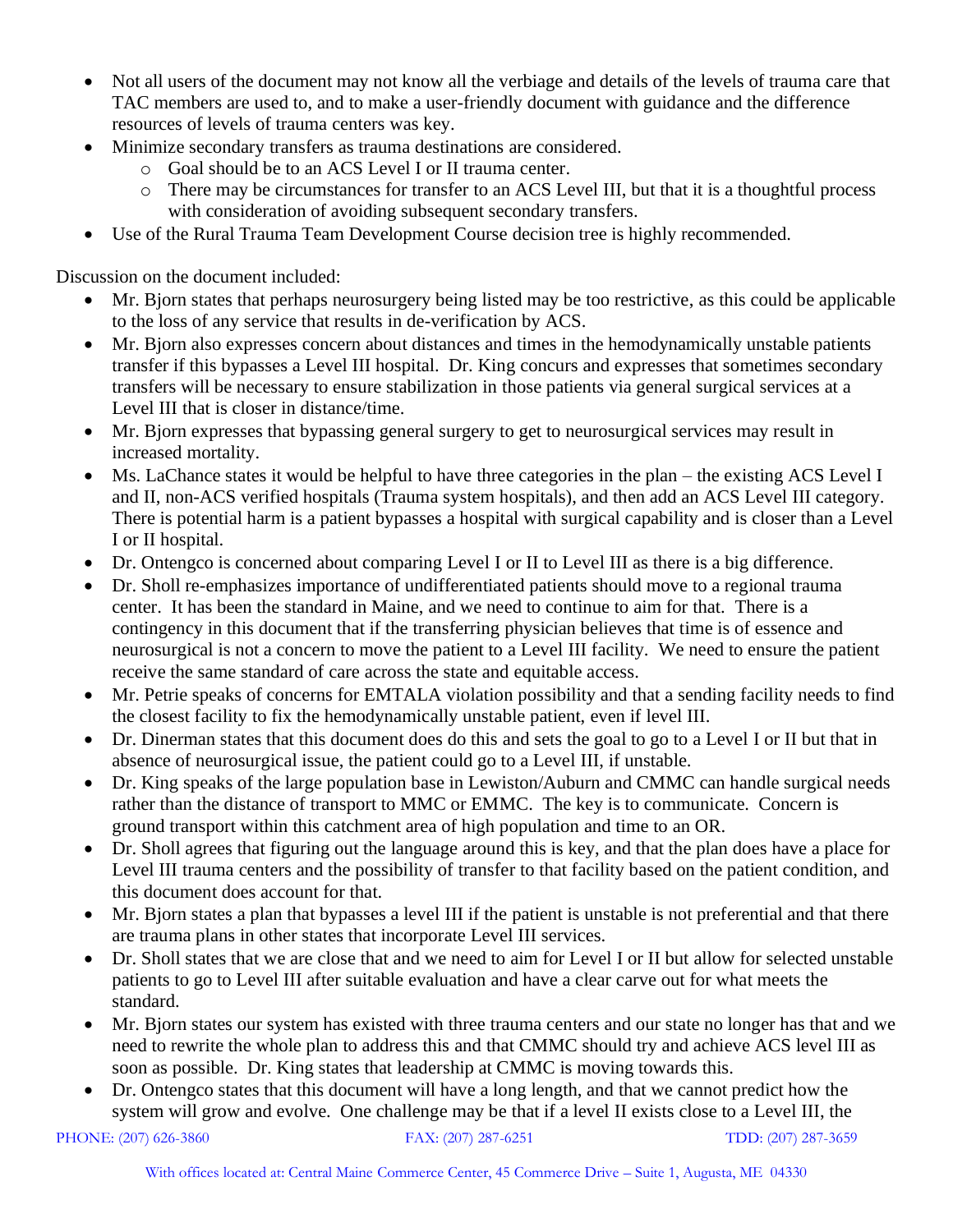patient being transferred would be better served by the full spectrum of care at a Level II even if just a few miles further than a Level III. What would happen in that situation and should this plan address this from a higher perspective. Level III is a different level. Mr. Bjorn states that a Level III is still held to having a surgeon within 30 minutes. Dr. Ontengco states concern about making a long-lasting document and not just thinking of the situation with CMMC.

- Dr. Dinerman suggests some word smithing to perhaps improve the document for these considerations, discussion around this by the group.
- Dr. King wants to change language to bring unstable patient to closest Level I,II or III trauma center. Dr. Sholl is concerned that the capabilities of these facilities are not the same and we need to recognize this. Dr. King state is that in terms of surgery, they are. Concern is that transport time in the bleeding unstable patient could result in mortality by bypassing a level III. Drs. Sholl and Dinerman state the document does allow for this and be cognizant of the goal of sending patients to Level I or II, but the individual situation may need a level III if both the sending and receiving physicians are in agreement of this.
- Dr. King is concerned about EMTALA considerations about getting a call as a Level III and if they do not accept the patient (which he states they would) and ramifications of this. Mr. Bjorn points out that EMTALA does not activate unless the facility actually receives a call and then declines a patient after getting this request, and this document prevents the call from even occurring with inappropriate requests and guides the transfer request call to the appropriate facility and Dr. Sholl states that this helps guide the physicians for EMTALA concerns and protects them.
- Dr. King is concerned about EMTALA if other trauma centers have been consulted or not and if he has that info. Mr. Petrie seeks clarification on this question, Dr. King rephrases if the Level III trauma center surgeon makes the determination to accept the patient if they do not know if a Level I or II has been consulted or should have been. Mr. Petrie states that the discussion between sending and Level III surgeon is based on capability of that facility to receive the patient, not if they should. Dr. Zimmerman states that this needs to occur to have physician-to-physician discussion for EMTALA and to help avoid secondary transfers to a Level I or II. Dr. Sholl states that this document helps with some sending physicians who may not be as nuanced on the differences of Level I, II or III centers and this document helps with some education on this.
- Ms. LaChance is concerned that the document states a sending physician to contact a Level III but no guidance to have to do this for a Level I or II and is ok to call the Level III first. Dr. Sholl states that this is legacy language and concern about what Level III services exist at that time or for that specific condition (e.g. burns vs. ortho). He states he can clarify this a bit in rewording.
- Ms. La Chance asks if it is always a surgeon who accepts a patient. Dr. Dinerman and Dr. Ontengco state that generally yes, but occasionally an ED physician may have to substitute for the time (e.g., the surgeon is mid-surgery in the OR).
- Mr. Judge expresses concern if this adding complexity to the plan and potential resulting confusion.
- Dr. Dinerman states that adding if the Level III is the more proximate hospital to have that discussion to give Level III the opportunity to accept or decline based on the particular presentation, but not obligate them if the condition exceeds the Level III management capabilities. Dr. King feels that he would accept any patient, and this complicates it – he does not need any information to make this decision and calling just complicates this.
- Dr. Ontengco states MMC would also just accept this patient but have clear comprehensive resources as a Level I.
- Mr. Petrie restates the word changes and seeks input and comfort on this. Dr. King states he is not, and states unstable patients need to not preferentially go to level I or II but to closest ACS verified (of any level) hospital with a surgeon, who is close to the hospital and is comfortable/experienced with trauma. Mr. Judge concurs.